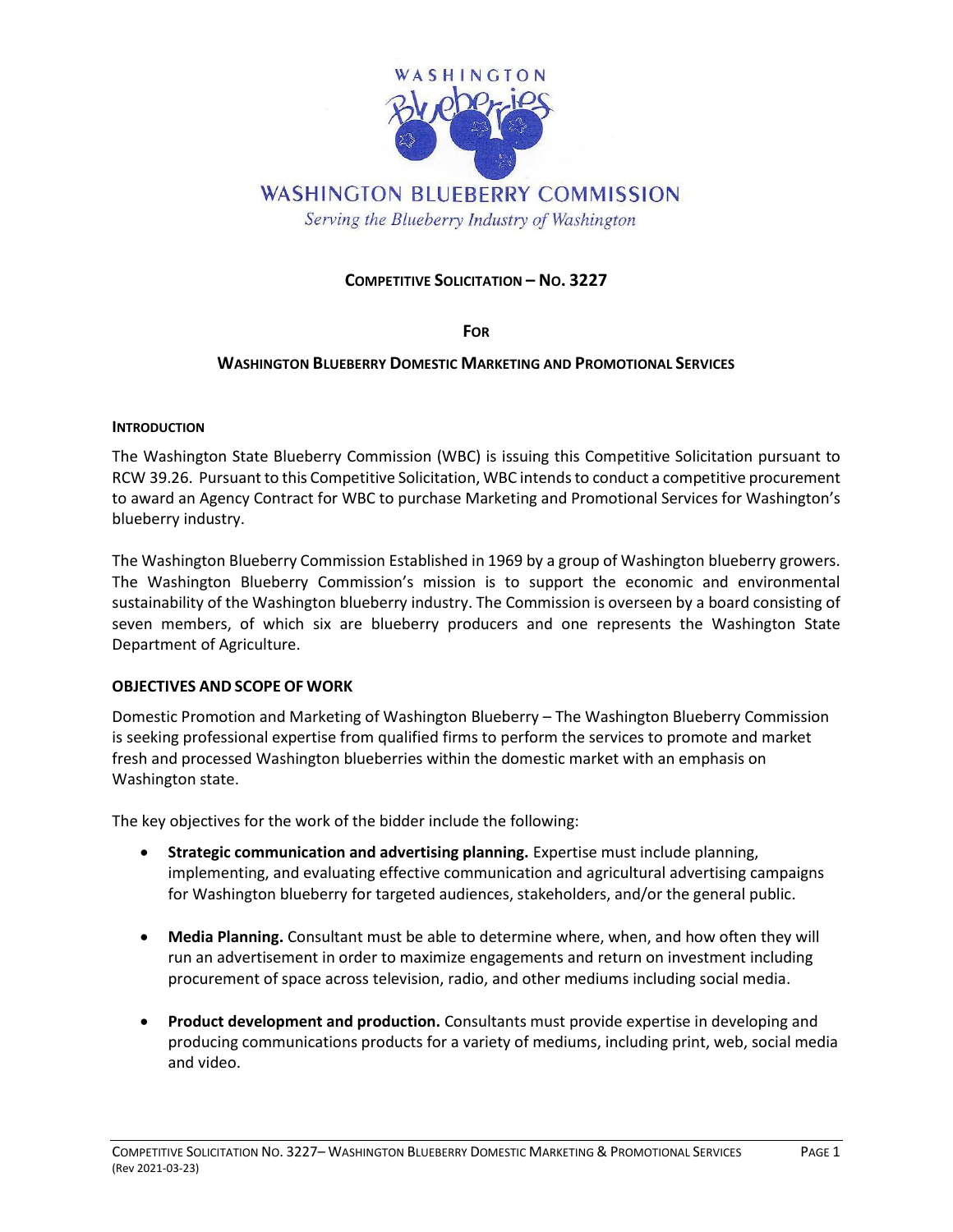- **Brand strategy.** Consultants must provide expertise in researching and developing agriculture brand standards that can be applied across written and visual communications.
- **Reporting.** Consultant will be required to provide written monthly report outlining the activities preformed during that month. Monthly report must have a minimum of five activities listed.

This Competitive Solicitation is divided into six (6) sections:

- **Example 1** [Section](#page-2-0) 1 provides a summary table of relevant deadlines for responding to the Competitive Solicitation and identifies contact information for WBC's Procurement Coordinator.
- **EXECT** [Section](#page-3-0) 2 provides important information about the procurement that is designed to help interested bidders evaluate the potential opportunity, including the purpose of the procurement, the form of the resulting Contract, and potential contract sales.
- [Section](#page-4-0) 3 identifies how WBC will evaluate the bids.
- **Example 1** [Section](#page-7-0) 4 identifies how to prepare and submit a bid for this Competitive Solicitation, including detailed instructions regarding what to submit and how to submit your bid.
- **Example 1** [Section](#page-9-0) 5 details the applicable requirements to file a complaint, request a debrief conference, or file a protest regarding this Competitive Solicitation.
- **EXECTION 6 2** [Section](#page-12-0) 6 provides information pertaining to doing business with the State of Washington, including WBC's efforts to enable Washington's small and diverse businesses to compete for and participate in state procurements for goods/services.

In addition, this Competitive Solicitation includes the following Exhibits:

- *Exhibit A Required Bidder Information*: These exhibits identify information that bidders must provide to WBC to constitute a responsive bid. *See* Section 4, below.
	- o Exhibit A-1 Bidder's Certification
	- o Exhibit A-2 Bidder's Profile
- *Exhibit B – Performance Requirements*: This exhibit outlines the required specifications/qualifications for the services that is/are the subject of this Competitive Solicitation.
- *Exhibit C – Bid Price*: This exhibit provides the pricing information that bidders will complete as part of their bid and the price evaluation tool that WBC will use to evaluate and compare bids.
- *Exhibit D Contract*: This exhibit is a draft of the Contract that any successful bidder will execute with WBC.
- *Exhibit D1 – Contract Issues List:* This exhibit outlines the bidder's issues, if any, and proposed resolution for bidders who have business concerns with the form of the Contract. Note, however, that WBC reserves the right not to modify the Contract and to award the Contract on the basis of a bidder's willingness to agree to the Contract.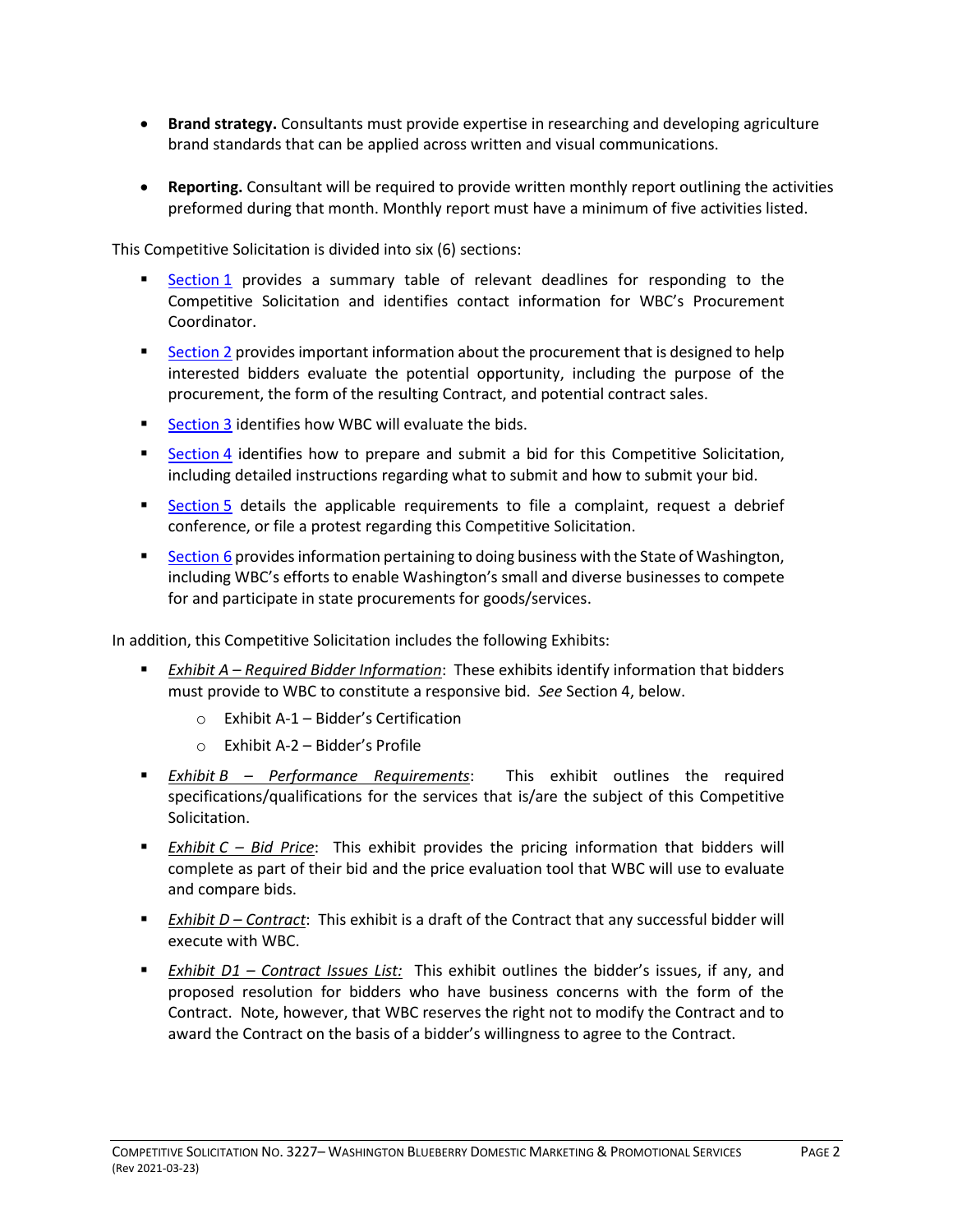# <span id="page-2-0"></span>**SECTION 1 – DEADLINES, QUESTIONS, PROCUREMENT COORDINATOR, AND MODIFICATION**

This section identifies important deadlines for this Competitive Solicitation, where to direct questions regarding the Competitive Solicitation, and the process for potential amendments or modifications to the Competitive Solicitation.

1.1. **COMPETITIVE SOLICITATION DEADLINES**. The following table identifies important dates for this Competitive Solicitation:

| <b>COMPETITIVE SOLICITATION DEADLINES</b>                         |                               |  |  |  |
|-------------------------------------------------------------------|-------------------------------|--|--|--|
| <b>ITEM</b>                                                       | <b>DATE</b>                   |  |  |  |
| <b>Competitive Solicitation Posting</b><br>Date:                  | April 29, 2022                |  |  |  |
| Question & Answer Period:                                         | April 29, 2022 - May 19, 2022 |  |  |  |
| Deadline for submitting Bids:                                     | May 27, 2022                  |  |  |  |
| Anticipated Interview Date(s)                                     | June 7, 2022                  |  |  |  |
| Anticipated Announcement of<br><b>Apparent Successful Bidder:</b> | June 10, 2022                 |  |  |  |
| Anticipated Award of Contract:                                    | June 27, 2022                 |  |  |  |

1.2. **COMPETITIVE SOLICITATION QUESTIONS**. Questions or concerns regarding this Competitive Solicitation must be directed to the following Procurement Coordinator:

| <b>Procurement Coordinator</b> |                                 |  |  |  |
|--------------------------------|---------------------------------|--|--|--|
|                                | Name:   Megan Finkenbinder      |  |  |  |
|                                | Telephone:   360-902-2043       |  |  |  |
|                                | Email: mfinkenbinder@agr.wa.gov |  |  |  |

Questions raised at the pre-bid conference and during the Q&A period will be answered and responses posted to Washington's Electronic Business Solution (WEBS).

- 1.3. **COMPLAINTS, DEBRIEFS, & PROTESTS**. The Competitive Solicitation (and award of any Contract) is subject to complaints, debriefs, and protests as explained in Section 5, which may impact the dates set forth above.
- 1.4. **COMPETITIVE SOLICITATION – AMENDMENT & MODIFICATION**. WBC reserves the right to amend and modify this Competitive Solicitation. **Only bidders who have properly registered and downloaded the original Competitive Solicitation directly via the Washington Electronic Business Solution WEBS will receive notifications of amendments and other correspondence pertinent to this Competitive Solicitation.** Bidders must be registered in WEBS to be awarded a Contract. Visit [WEBS](https://fortress.wa.gov/ga/webs) to register.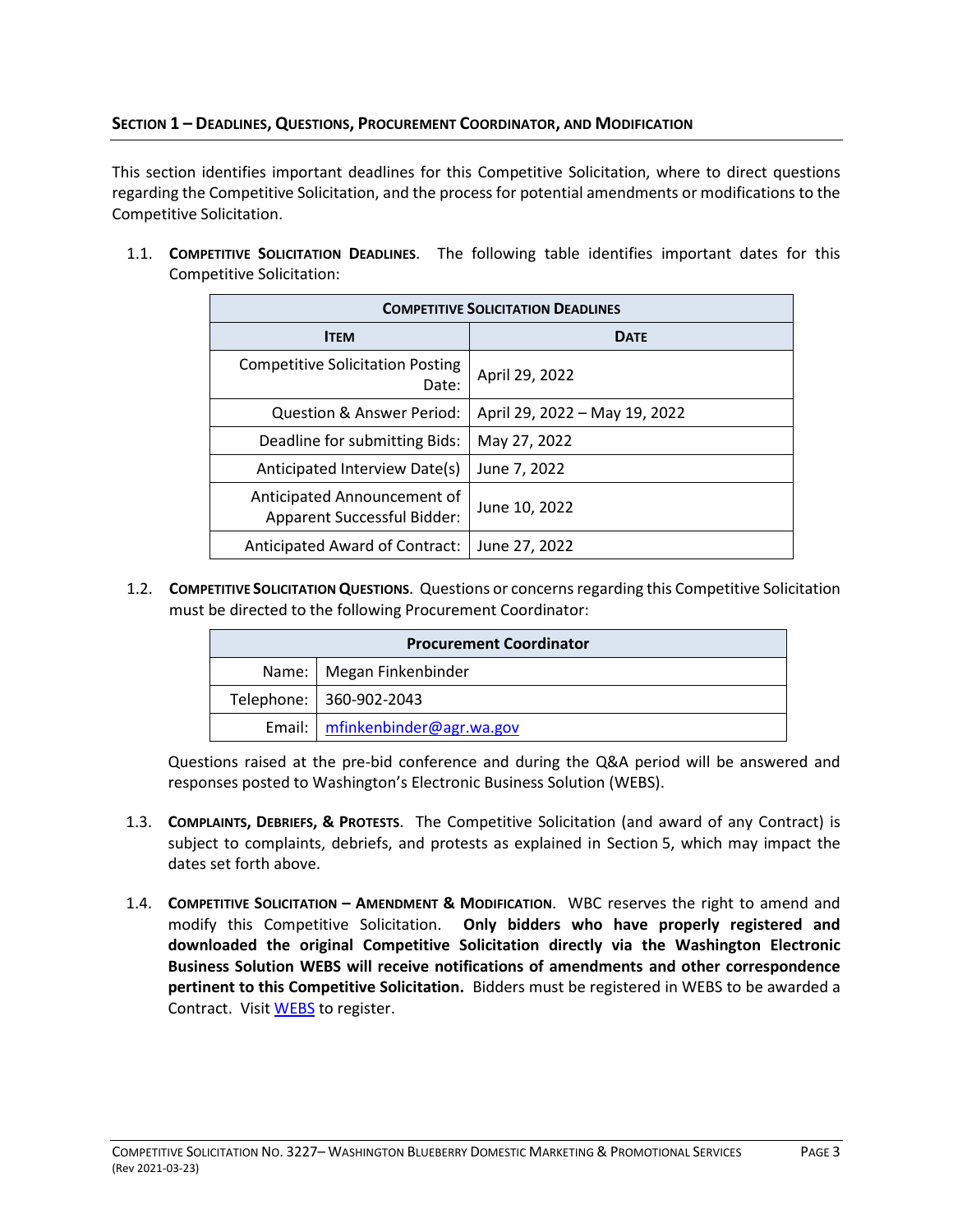<span id="page-3-0"></span>This section describes the purpose of the Competitive Solicitation and provides information about this procurement, including the potential scope of the opportunity.

- 2.1. **PURPOSE OF THE PROCUREMENT – AWARD A CONTRACT**. The purpose of this Competitive Solicitation is to receive competitive bids to evaluate and, as appropriate, award a Contract for WBC to procure Marketing and Promotion of Blueberry as set forth herein. Pursuant to Washington's Procurement Code for Goods and Services, RCW chap. 39.26, state agency purchases of goods and services must be based on a competitive solicitation process in which the Contract is awarded to the lowest responsive, responsible bidder.
- 2.2. **CONTRACT**. The form of the Contract that will be awarded as a result of this Competitive Solicitation is attached as *Exhibit D – Contract*.
- 2.3. **CONTRACT TERM**. As set forth in the attached Contract for this Competitive Solicitation, the contract term is thirty-six (36) months. Bidders are to specify prices for the contract term. The Contract is subject to earlier termination.
- 2.4. **ESTIMATED CONTRACT VALUE**. Although WBC does not represent or guarantee any minimum purchase from the Contract, WBC anticipates purchasing \$30,000 services].
- 2.5. **WASHINGTON STATE PROCUREMENT PRIORITIES & PREFERENCES**. WBC will apply the following Washington State procurement priorities and preferences to this Competitive Solicitation which, as set forth in Section 3.5, will impact the evaluation of bids for this Competitive Solicitation:
	- Executive Order 18-03
	- Washington Small Business
	- Certified Veteran-Owned Business
	- **PROCUREMENT PREFERENCE FOR EXECUTIVE ORDER 18-03 (Firms without Mandatory** Individual Arbitration for Employees). Pursuant to RCW 39.26.160(3) (best value criteria) and consistent with Executive Order 18-03 – *[Supporting Workers' Rights to](https://www.governor.wa.gov/sites/default/files/exe_order/18-03%20-%20Workers%20Rights%20%28tmp%29.pdf?=32717)  [Effectively Address Workplace Violations](https://www.governor.wa.gov/sites/default/files/exe_order/18-03%20-%20Workers%20Rights%20%28tmp%29.pdf?=32717)* (dated June 12, 2018), WBC will evaluate bids for best value and will provide a bid preference in the amount of 5 points to any bidder who certifies, pursuant to the Bidder Certification attached as *Exhibit A-1 – Bidder's Certification*, that their firm does NOT require its employees, as a condition of employment, to sign or agree to mandatory individual arbitration clauses or class or collective action waivers.
	- **E** WASHINGTON SMALL BUSINESSES. In furtherance of Washington's business inclusion goals WBC will evaluate bids for best value and will provide a bid preference in the amount of 15 points to any bidder who certifies, pursuant to the Bidder Certification attached as *Exhibit A-1 – Bidder's Certification*, and documents its status as a 'Washington Small Business' as set forth in *Exhibit A-1 – Bidder's Certification.*
	- **EXECTIFIED VETERAN-OWNED BUSINESSES.** In furtherance of Washington's business inclusion goals, WBC will evaluate bids for best value and will provide a bid preference in the amount of 10 points to any bidder who certifies, pursuant to the Bidder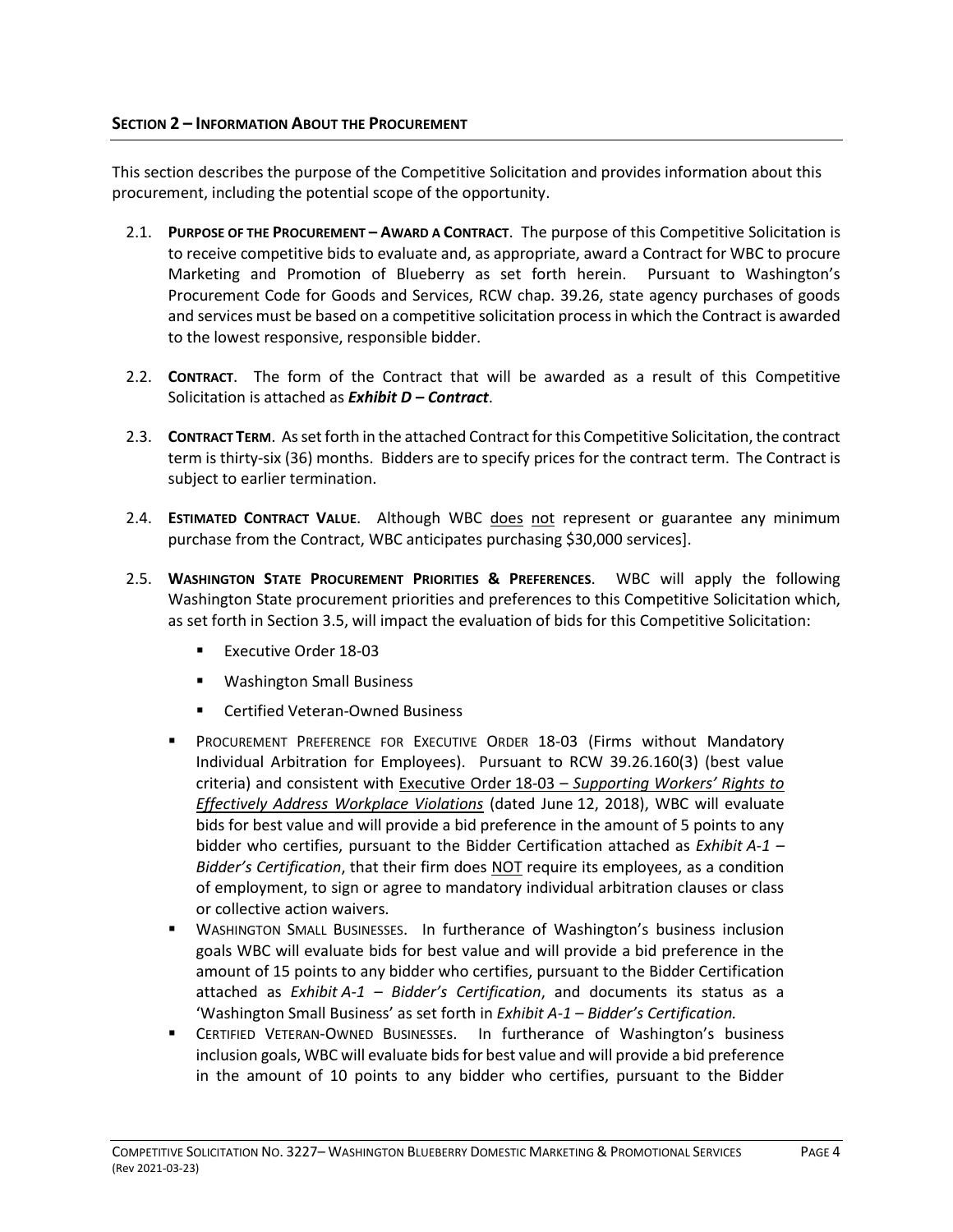Certification attached as *Exhibit A-1 – Bidder's Certification*, its status as a Washington Department of Veterans' Affairs Certified Veteran-Owned Business.

## <span id="page-4-0"></span>**SECTION 3 – BID EVALUATION**

This section identifies how WBC will evaluate bids for this Competitive Solicitation.

- 3.1. **OVERVIEW**. WBC will evaluate bids for this Competitive Solicitation as described below.
	- Bidder responsiveness, performance requirements, price factors, and responsibility, will be evaluated based on the process described herein.
	- Any bidder whose bid is determined to be non-responsive will be rejected and will be notified of the reasons for this rejection.
	- WBC reserves the right to: (1) Request clarification regarding any bid; (2) Waive any informality; (3) Reject any or all bids, or portions thereof; (4) Accept any portion of the bid unless the bidder stipulates all or nothing in their bid; (5) Cancel the Competitive Solicitation and, if desired, re-solicit bids; and/or (6) Negotiate with the lowest responsive and responsible bidder(s) to determine if such bid can be improved.

|  |           |  |  | " WBC will use the following process and evaluation criteria for an award of the |  |  |  |
|--|-----------|--|--|----------------------------------------------------------------------------------|--|--|--|
|  | Contract: |  |  |                                                                                  |  |  |  |
|  |           |  |  |                                                                                  |  |  |  |

| <b>STEP</b>                            | <b>ITEM</b>                                                                                   | <b>POINTS</b> |  |  |  |
|----------------------------------------|-----------------------------------------------------------------------------------------------|---------------|--|--|--|
| $\mathbf{1}$                           | <b>Bid Responsiveness/Responsibility</b>                                                      | Pass/Fail     |  |  |  |
| <b>Bid Evaluation</b>                  |                                                                                               |               |  |  |  |
| 2                                      | Performance<br>Requirements/Experience/Qualifications<br>Exhibit B - Performance Requirements | 600           |  |  |  |
| 3                                      | <b>Cost Factors</b><br>Exhibit C - Bid Price                                                  | 400           |  |  |  |
|                                        | 1000                                                                                          |               |  |  |  |
| <b>State Procurement Priorities</b>    |                                                                                               |               |  |  |  |
| 4                                      | <b>Washington Small Business</b>                                                              | 50            |  |  |  |
|                                        | <b>Certified Veteran-Owned Business</b>                                                       | 25            |  |  |  |
|                                        | Executive Order 18-03                                                                         | 25            |  |  |  |
|                                        | 1100                                                                                          |               |  |  |  |
| TOP-SCORED BIDDER(S) ADVANCE TO STEP 5 |                                                                                               |               |  |  |  |
| <b>Presentation Evaluation</b>         |                                                                                               |               |  |  |  |
| 5                                      | Interview                                                                                     | 200           |  |  |  |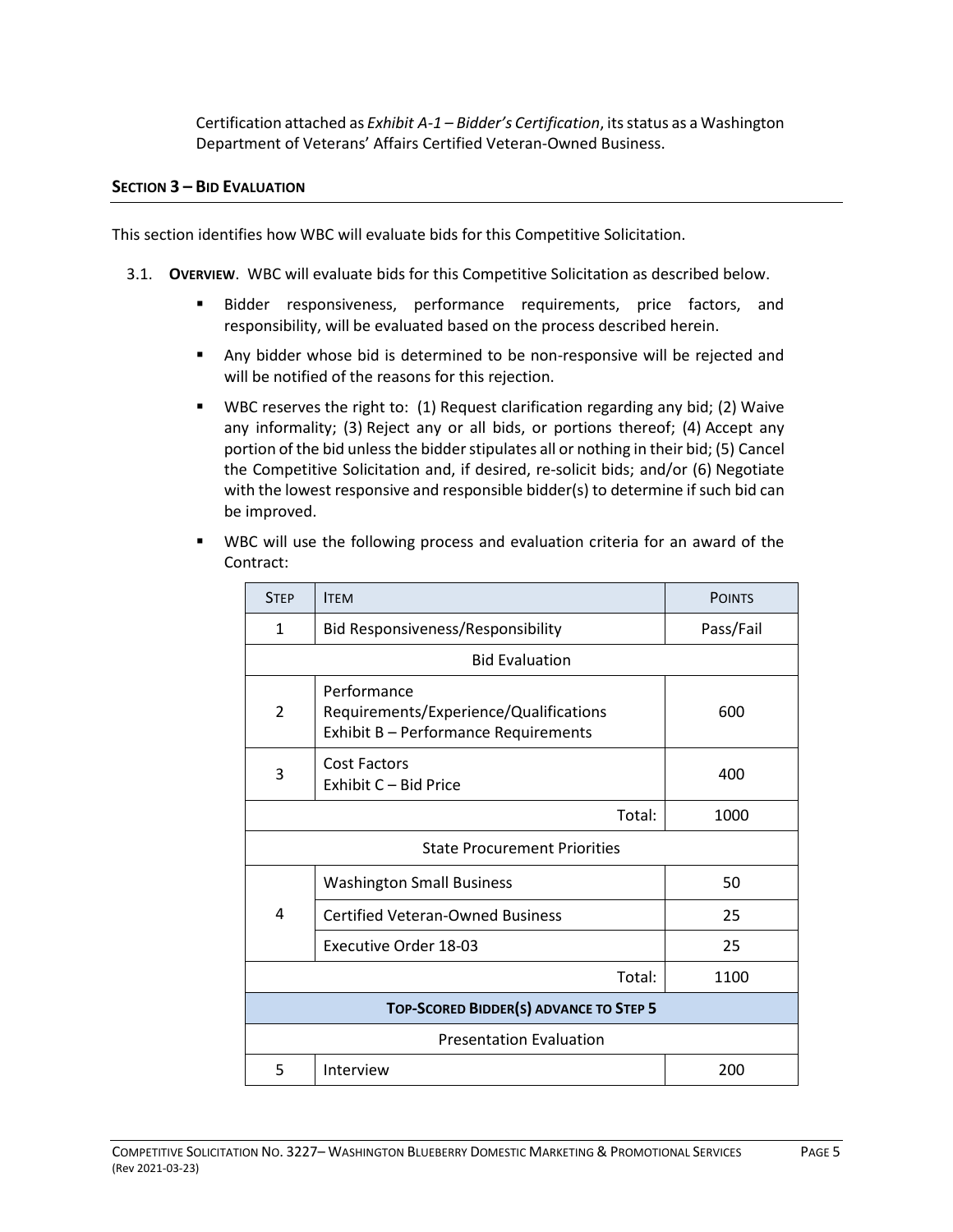- 3.2. **BID RESPONSIVENESS (STEP 1)**. WBC will review bids on a pass/fail basis to determine whether the bid is 'responsive' to this Competitive Solicitation. This means that WBC will review each bid to determine whether the bid is complete – i.e., does the bid include each of the required bid submittals, are the submittals complete, signed, legible. WBC reserves the right – in its sole discretion – to determine whether a bid is responsive – i.e., to determine a bidder's compliance with the requirements specified in this Competitive Solicitation and to waive informalities in a bid. An informality is an immaterial variation from the exact requirements of the Competitive Solicitation, having no effect or merely a minor or negligible effect on quality, quantity, or delivery of the goods or performance of the services being procured, and the correction or waiver of which would not affect the relative standing of, or be otherwise prejudicial, to bidders. For responsive bids, WBC will make reasonable inquiry to determine the responsibility of any bidder. WBC will determine responsibility on a pass/fail basis. In determining responsibility, WBC will review *Exhibit B – Performance Requirements* on bidder's ability to meet the minimum pass/fail requirements.
- 3.3. **PERFORMANCE REQUIREMENTS EVALUATION (STEP 2)**. WBC will evaluate each bid to ensure that each bidder's product(s) or service(s) meet the specifications and/or performance requirements set forth in *Exhibit B – Performance Requirements*. WBC reserves the right to request additional information or perform tests and measurements before selecting the Apparent Successful Bidder. A bidder's failure to provide requested information to WBC within ten (10) business days may result in disqualification.
- 3.4. **BID PRICING EVALUATION (STEP 3)**. WBC will evaluate bids to identify the lowest evaluation total by reviewing and comparing the submitted bid prices provided in *Exhibit C*.
- 3.5. **WASHINGTON STATE PROCUREMENT PRIORITIES & PREFERENCES (STEP 4)**. WBC will apply the following Washington State procurement priorities and preferences, as set forth below, to this Competitive **Solicitation** 
	- Executive Order 18-03 (25 points)
	- Washington Small Business (50 points)
	- Certified Veteran-Owned Business (25 points)
- 3.6. **ORAL PRESENTATION EVALUATION (STEP 5)**. WBC may invite the bidder(s) with the top-scored proposals to demonstrate/interview with the evaluation committee. All key personnel will be required to participate in the demonstration/interview process. WBC will contact the bidder(s) to schedule a date and time for demonstration/interview, (anticipated on November 29-30, 2022). Bidder is encouraged to secure the date(s) indicated in Competitive Solicitation Section 1.1. WBC will provide further instruction at the time of scheduling demonstrations/interviews. Prior points are not accumulative and will be reset to zero. There will be a maximum of 200 points awarded based on bidder's demonstration/interview.
- 3.7. **BIDDER RESPONSIBILITY ANALYSIS**. For responsive bids, WBC must determine whether the bidder is a 'responsible bidder.' In determining bidder responsibility, WBC will consider the following statutory elements:
	- The bidder's ability, capacity, and skill to perform the contract or provide the service required;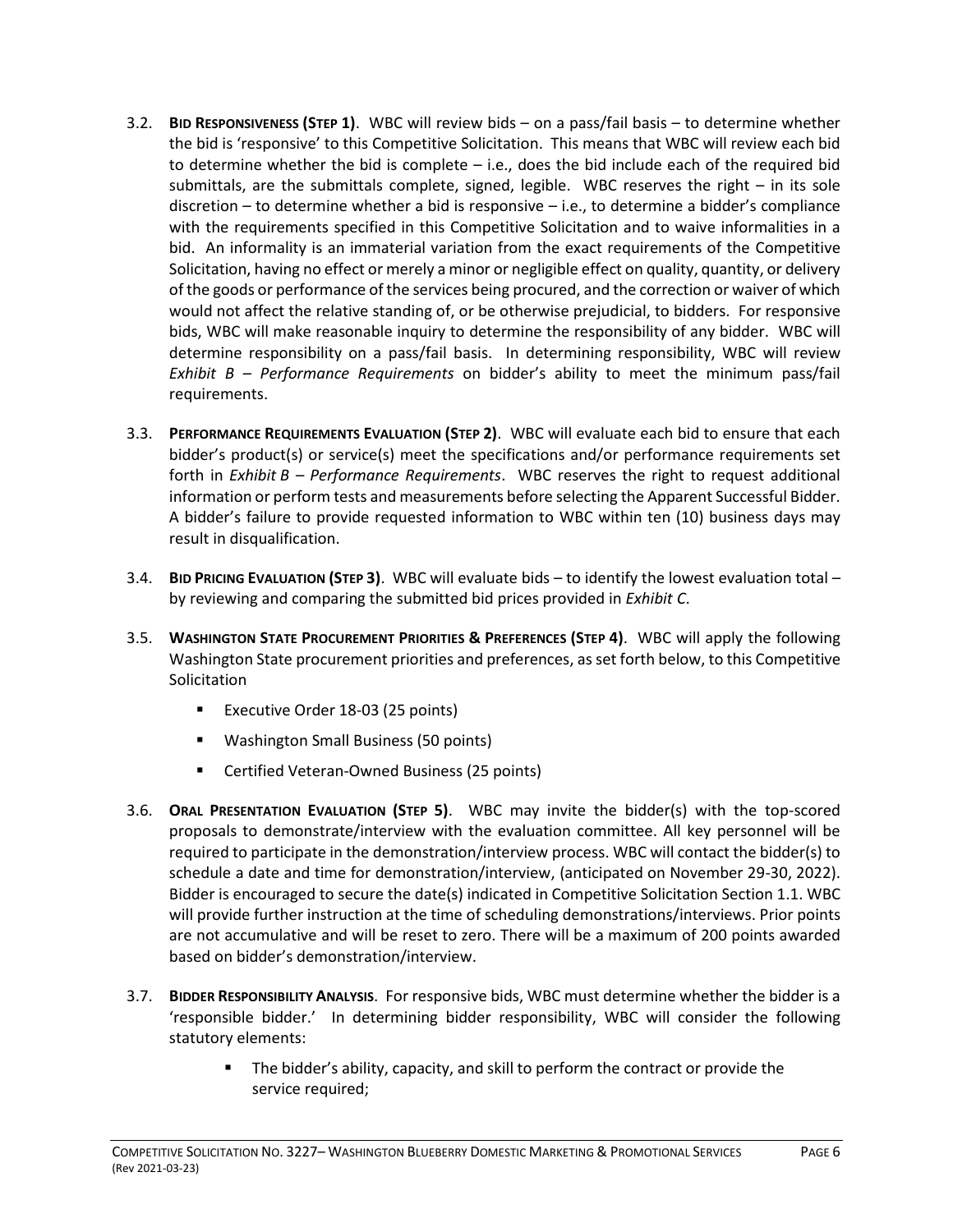- The bidder's character, integrity, reputation, judgment, agricultural experience, and efficiency;
- Whether the bidder can perform the contract within the time specified;
- **•** The bidder's performance quality pertaining to previous contracts or services;
- The bidder's compliance with laws relating to the contract or services;
- Whether, within the three-year period immediately preceding the date of the Competitive Solicitation, the bidder has been determined by a final and binding citation and notice of assessment issued by the Washington State Department of Labor and Industries or through a civil judgment entered by a court of limited or general jurisdiction to have willfully violated, as defined in RCW 49.48.082, any provision of chapter 49.46, 49.48, or 49.52 RCW; and
- Such other information as may be secured having a bearing on the decision to award the Contract.

*See* RCW 39.26.160(2)(a)-(g). In addition, WBC may consider the following:

- Financial Information: WBC may request financial statements, credit ratings, references, record of past performance, clarification of bidder's offer, on-site inspection of bidder's or subcontractor's facilities, or other information as necessary to determine bidder's capacity to perform and the enforceability of bidder's contractual commitments. Failure to respond to these requests may result in a bid being rejected as non-responsive.
- **EXECUTE:** References: WBC reserves the right to use references to confirm satisfactory customer service, performance, satisfaction with service/product, knowledge of products/service/industry and timeliness. Any negative or unsatisfactory reference can be reason for rejecting a bidder as non-responsible.
- 3.8. **CONTRACT NEGOTIATIONS.** WBC may negotiate with the highest scored responsive, responsible bidder to finalize the Contract and to determine if the bid may be improved. If, after a reasonable period of time, WBC, in its sole judgement, cannot reach agreement on acceptable Contract terms with such bidder, WBC may suspend negotiations and undertake negotiations with the next highest scored responsive, responsible bidder as determined by the evaluations.
- 3.9. **ANNOUNCEMENT OF APPARENT SUCCESSFUL BIDDER**. WBC will determine the Apparent Successful Bidder ("ASB"). The ASB will be the responsive and responsible bidder(s) that best meet(s) the Competitive Solicitation requirements and presents the best total value, including price, as calculated consistent with the instructions set forth in *Exhibit C – Bid Price*, and other factors as set forth in this Competitive Solicitation including any applicable state procurement priority or preference.
	- Designation as an ASB does not imply that WBC will issue an award for a Contract to your firm. Rather, this designation allows WBC to perform further analysis and ask for additional documentation. The bidder must not construe this as an award, impending award, attempt to negotiate, etc. If a bidder acts or fails to act as a result of this notification, it does so at its own risk and expense.
	- Upon announcement of the ASB, bidders may request a debrief conference as specified in Section 5.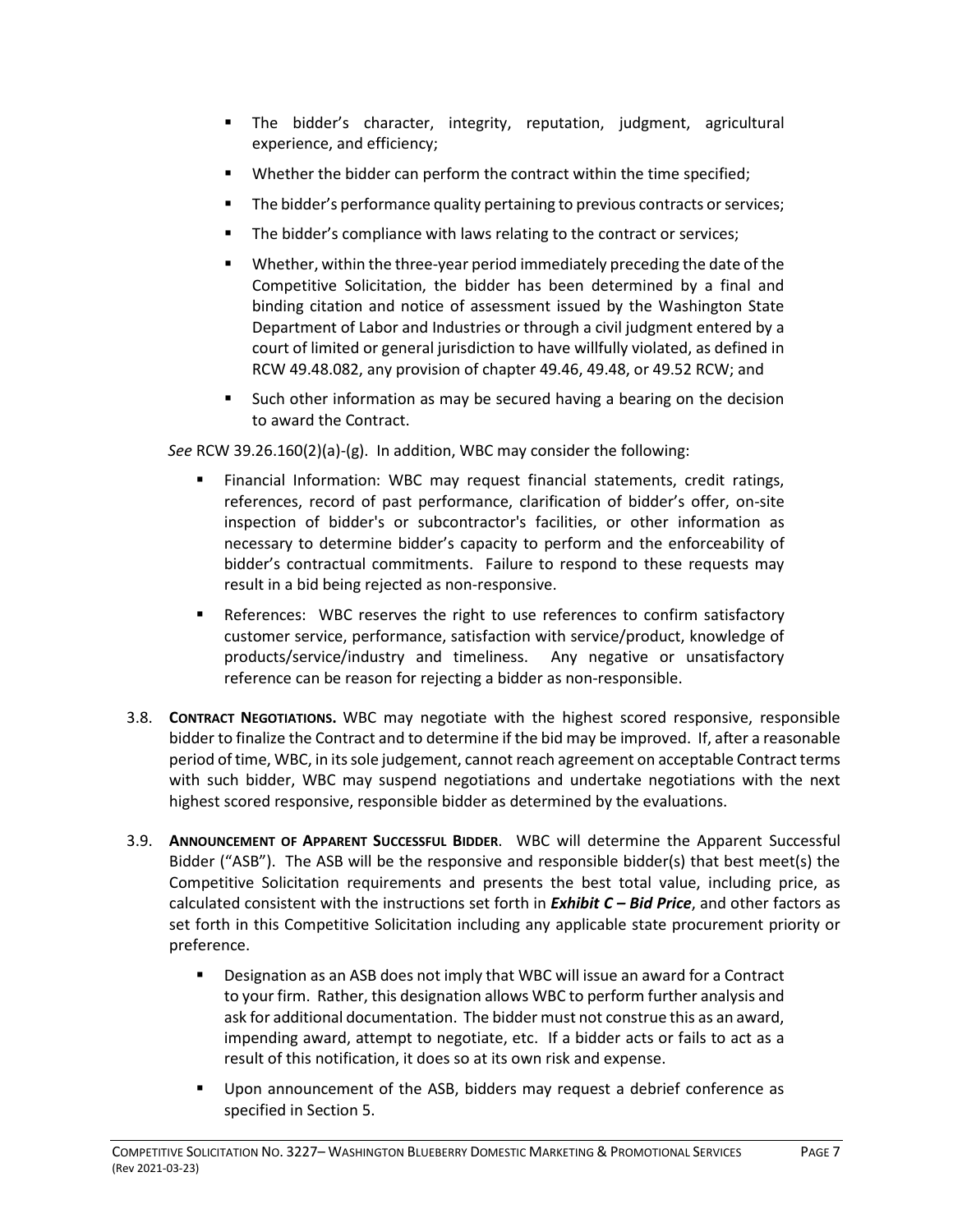- 3.10. **AWARD OF CONTRACT**. Subject to protests, if any, WBC and the ASB will enter into a Contract as set forth in *Exhibit D – Contract*. A contract award is made and a contract formed by signature of WBC and awarded bidder on the Contract. WBC reserves the right to award on an all-or-nothing consolidated basis. Following the award of the Contract, all bidders registered in WEBS will receive a Notice of Award delivered to the bidder's email address provided in the bidder's profile in WEBS.
- 3.11. **BID INFORMATION AVAILABILITY**. Upon WBC's announcement of ASB, all bid submissions and all bid evaluations are subject to public disclosure pursuant to Washington's Public Records Act. *See* RCW 39.26.030(2).
- 3.12. **ADDITIONAL AWARDS**. WBC reserves the right, during the resulting Contract term, to make additional Contract awards to responsive, responsible bidders who provided a bid but who were not awarded a Contract. Such awards would be on the same or substantially similar terms and conditions and would be designed to address a Contractor vacancy (e.g., a contractor is terminated or goes out of business) or be in the best interest of the State of Washington.

# <span id="page-7-0"></span>**SECTION 4 – HOW TO PREPARE AND SUBMIT A BID FOR THIS COMPETITIVE SOLICITATION**

This section identifies how to prepare and submit your bid to WBC for this Competitive Solicitation. In addition, bidders will need to review and follow the Competitive Solicitation requirements including those set forth in the exhibits, which identifies the information that bidders must provide to WBC to constitute a responsive bid. By responding to this Competitive Solicitation and submitting a bid, bidders acknowledge having read and understood the entire Competitive Solicitation and accept all information contained within this Competitive Solicitation.

- 4.1. **BIDDER COMMUNICATIONS REGARDING THIS COMPETITIVE SOLICITATION**. During the Competitive Solicitation process, all bidder communications regarding this Competitive Solicitation must be directed to the Procurement Coordinator for this Competitive Solicitation. *See* Section 1.2 of this Competitive Solicitation. Bidders should rely only on this Competitive Solicitation and written amendments to the Competitive Solicitation issued by the Procurement Coordinator. In no event will oral communications regarding the Competitive Solicitation be binding.
	- Bidders are encouraged to make any inquiry regarding the Competitive Solicitation as early in the process as possible to allow WBC to consider and, if warranted, respond to the inquiry. If a bidder does not notify WBC of an issue, exception, addition, or omission, WBC may consider the matter waived by the bidder for protest purposes.
	- **■** If bidder inquiries result in changes to the Competitive Solicitation, written amendments will be issued and posted on WEBS.
	- Unauthorized bidder contact regarding this Competitive Solicitation with other state employees involved with the Competitive Solicitation may result in bidder disqualification.
- 4.2. **PRICING**. Bid prices must include all cost components needed for the goods and/or services as described in this Competitive Solicitation. *See Exhibit C – Bid Price*. A bidder's failure to identify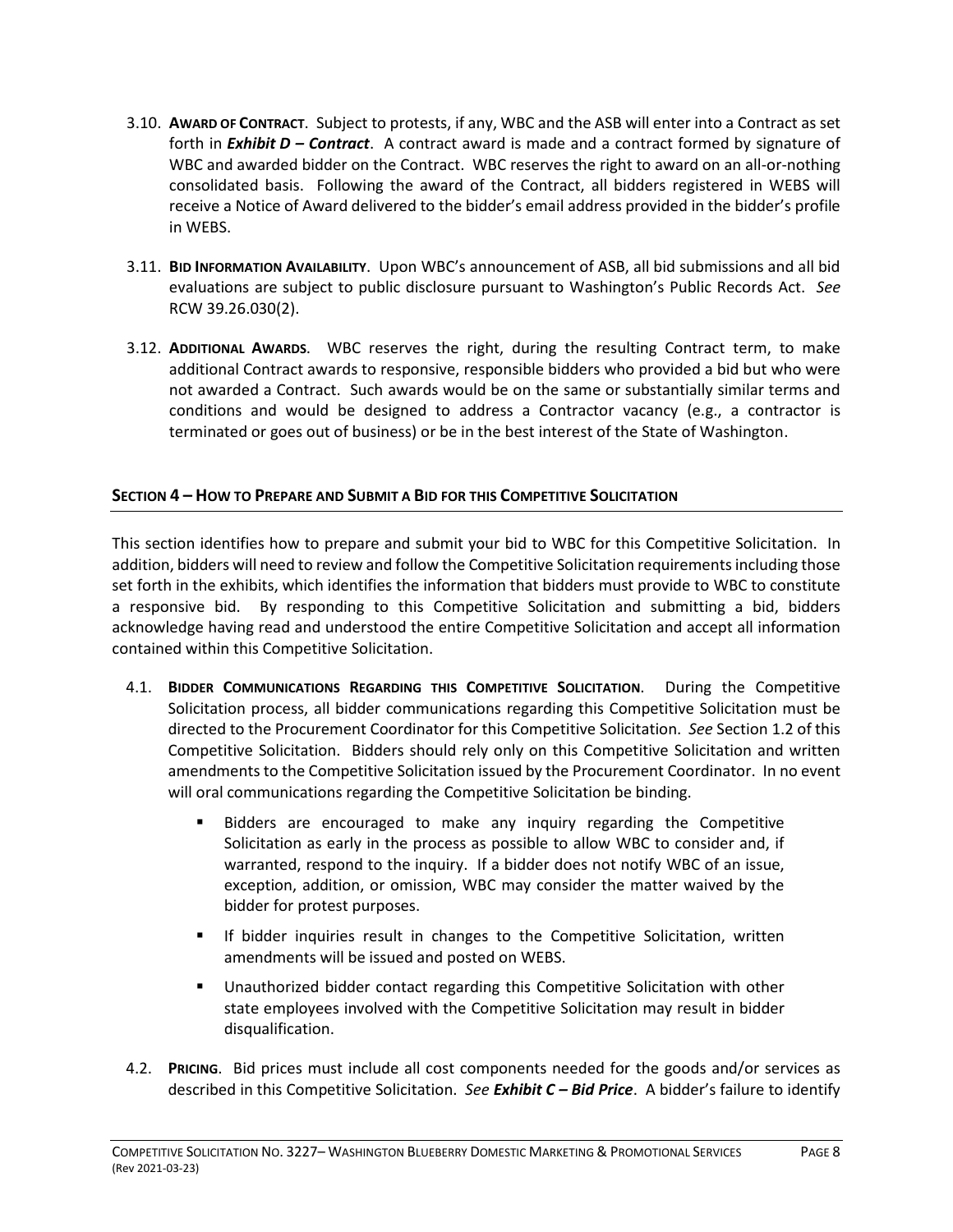all costs in a manner consistent with the instructions in this Competitive Solicitation is sufficient grounds for disqualification.

- **■** Inclusive Pricing: Bidders must identify and include all cost elements in their pricing. In the event that bidder is awarded a Contract, the total price for the goods and/or services shall be bidder's price as submitted. Except as provided in the Contract, there shall be no additional costs of any kind.
- 4.3. **BID SUBMITTAL CHECKLIST – REQUIRED BID SUBMITTALS**. This section identifies the bid submittals that must be provided to WBC to constitute a responsive bid. The submittals must be delivered as set forth below. Bids that do not include the submittals identified below may be rejected as nonresponsive. In addition, a bidder's failure to complete any submittal as instructed may result in the bid being rejected. Bidders may not provide unsolicited materials. For any supplemental materials expressly required by WBC in writing, bidders must identify such supplemental materials with the bidder's name.

## **EXHIBIT A-1 – BIDDER'S CERTIFICATION**

This document is the Bidder's Certification.

Complete the certification, attach it to the bid along with any exceptions or required explanations, and submit it to WBC.

Note: the Certification must be complete. Where there are choices, bidder **must** check a box. The certification must be signed and submitted by a duly authorized representative for the bidder.

## **EXHIBIT A-2 – BIDDER'S PROFILE**

This document is required bidder information for WBC's contract administration purposes.

Complete as instructed and submit with the bid to WBC.

## **EXHIBIT B – PERFORMANCE REQUIREMENTS**

Bidder will need to confirm that the goods and/or services and/or bidder's performance meets or exceeds the detailed specifications/qualifications set forth in *Exhibit B – Performance Requirements***.**

## **EXHIBIT C – BID PRICE**

Bidder will need to complete the price worksheet templates as instructed in *Exhibit C – Bid Price*.

## **EXHIBIT D-1 – CONTRACT ISSUES LIST**

This document is a required submittal IF bidder has business issues with the Contract attached as *Exhibit D – Contract*. If so, bidder must complete and submit to WBC. Note, however, that WBC reserves the right not to modify the Contract and to award the Contract on the basis of a bidder's willingness to agree to the Contract.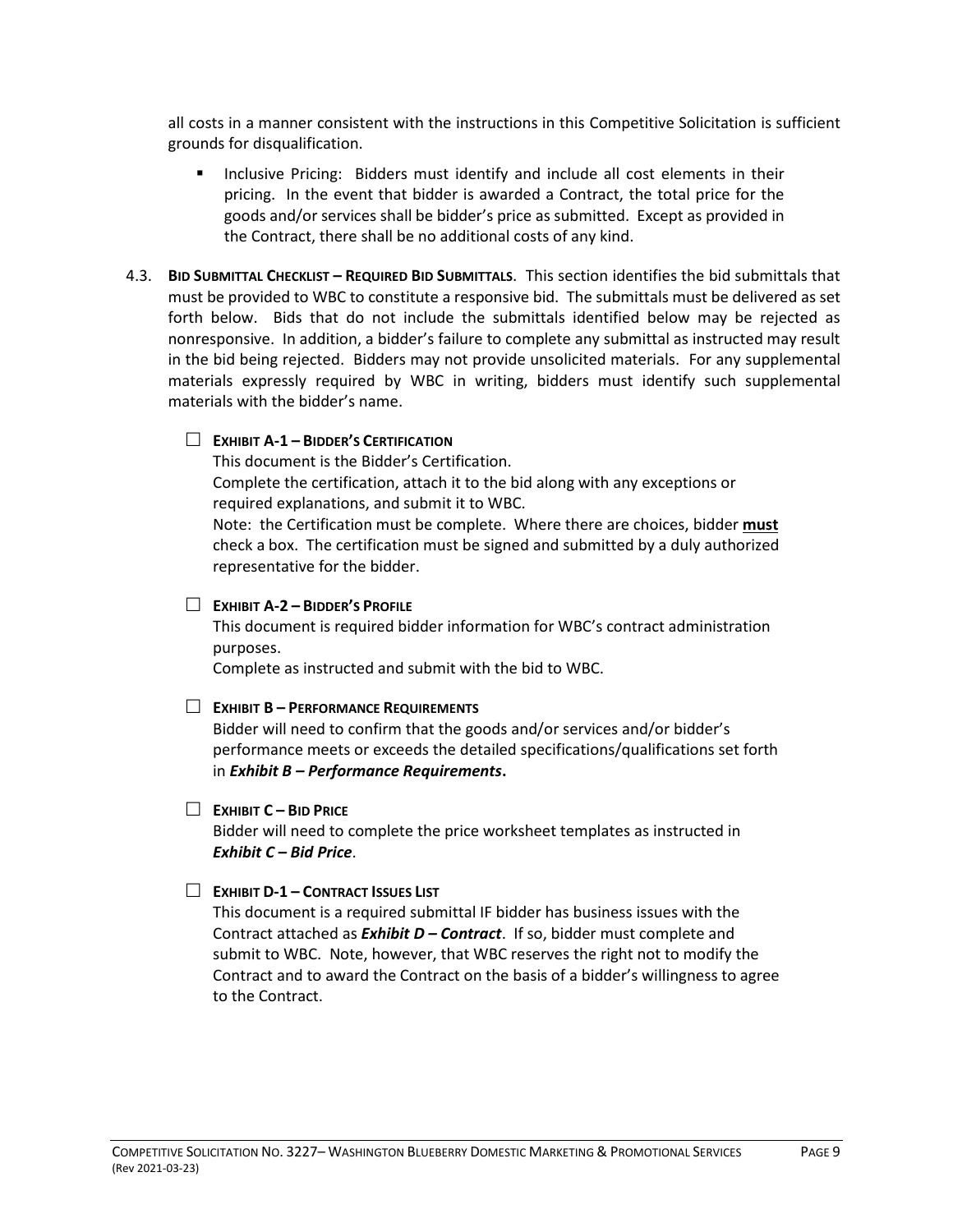- 4.4. **BID FORMAT**. Bids must be complete, legible, signed, and follow all instructions stated in the Competitive Solicitation (including the exhibits). Unless otherwise specified in writing by WBC, documents included with an electronic bid must be prepared in MS Word, MS Excel, or Adobe PDF. Where required to do so, bidders may sign using either a physical or electronic signature.
- 4.5. **SUBMITTING BIDS**. Your electronic bid must be emailed to [mfinkenbinder@agr.wa.gov.](mailto:mfinkenbinder@agr.wa.gov) WBC's email boxes only can accept emails that total less than 30MB in size. Bidders are cautioned to keep email sizes to less than 25MB to ease delivery. Zipped files cannot be accepted.

# <span id="page-9-0"></span>**SECTION 5 – COMPLAINT, DEBRIEF, & PROTEST REQUIREMENTS**

This section details the applicable requirements for complaints, debriefs, and protests.

- 5.1. **COMPLAINTS**. This Competitive Solicitation offers a complaint period for bidders wishing to voice objections to this solicitation. The complaint period ends five (5) business days before the bid due date. The complaint period is an opportunity to voice objections, raise concerns, or suggest changes that were not addressed during the Question & Answer Period or, if applicable, at the Pre-Bid Conference. Failure by the bidder to raise a complaint at this stage may waive its right for later consideration. WBC will consider all complaints but is not required to modify or cancel the Competitive Solicitation. If bidder complaints result in changes to the Competitive Solicitation, written amendments to the Competitive Solicitation will be issued and posted on WEBS.
	- a. CRITERIA FOR COMPLAINT. A formal complaint may be based only on one or more of the following grounds: (a) The solicitation unnecessarily restricts competition; (b) The solicitation evaluation or scoring process is unfair or flawed; or (c) The solicitation requirements are inadequate or insufficient to prepare a response.
	- b. INITIATING A COMPLAINT. A complaint must: (a) Be submitted to and received by the Procurement Coordinator no less than five (5) business days prior to the deadline for bid submittal; and (b) Be in writing (see Form and Substance, and Other below). A complaint should clearly articulate the basis of the complaint and include a proposed remedy.
	- c. RESPONSE. When a complaint is received, the Procurement Coordinator (or designee) will consider all the facts available and respond in writing prior to the deadline for bid submittals, unless more time is needed. WBC is required to promptly post the response to a complaint on WEBS.
	- d. RESPONSE IS FINAL. The Procurement Coordinator's response to the complaint is final and not subject to administrative appeal. Issues raised in a complaint may not be raised again during the protest period. Furthermore, any issue, exception, addition, or omission not brought to the attention of the Procurement Coordinator prior to bid submittal may be deemed waived for protest purposes.
- 5.2. **DEBRIEF CONFERENCES**. A Debrief Conference is an opportunity for a bidder and WBC, through its Procurement Coordinator, to meet and discuss the bidder's bid (and, as further explained below, is a necessary prerequisite to filing a protest). Following the evaluation of the bids, WBC will issue an announcement of the ASB. That announcement may be made by any means, but WBC likely will use email to the bidder's email address provided in the Bidder's Profile. Bidders will have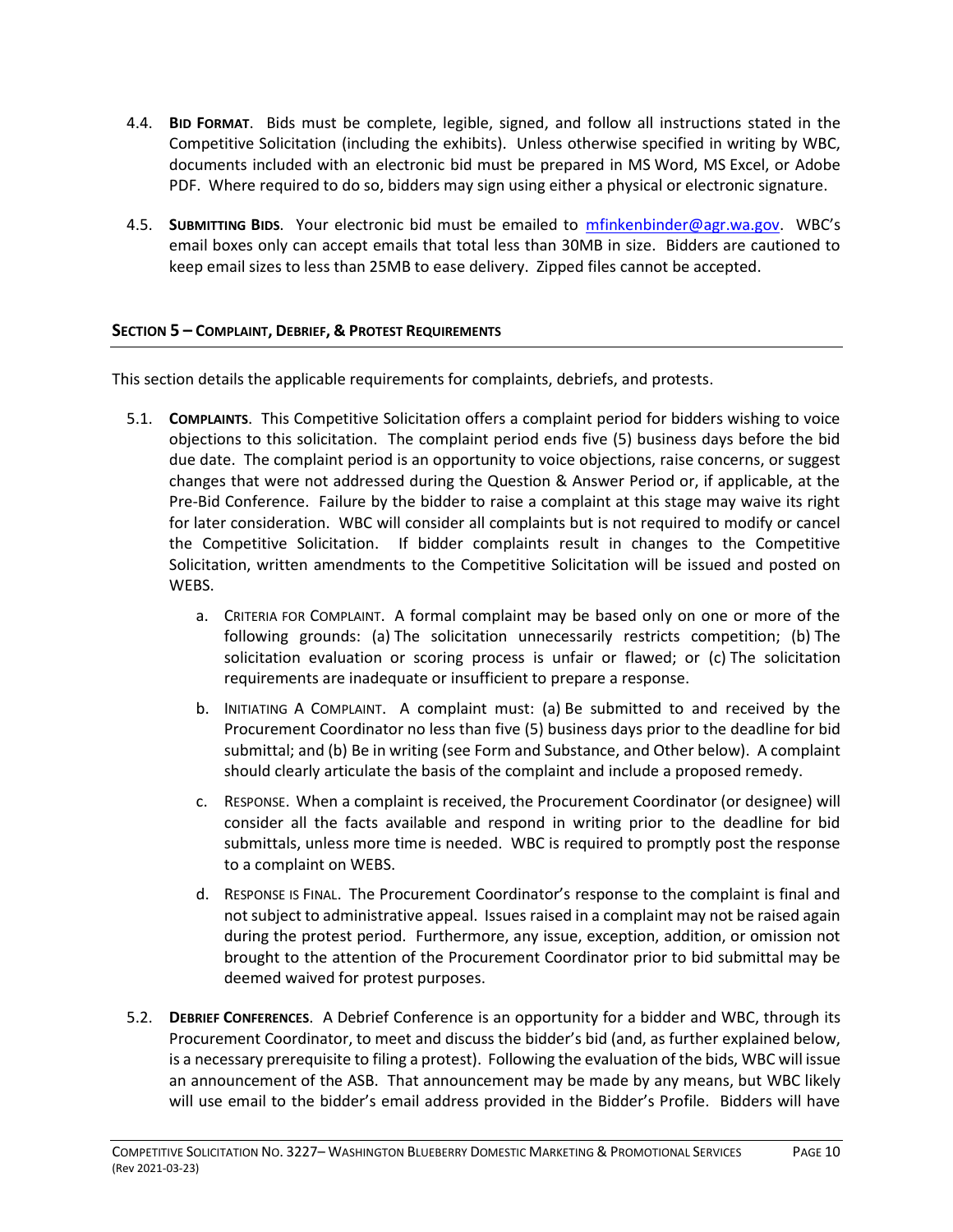three (3) business days to request a Debrief Conference. Once a Debrief Conference is requested, WBC will offer the requesting bidder one meeting opportunity and notify the bidder of the Debrief Conference place, date, and time. Please note, because the debrief process must occur before making an award, WBC likely will schedule the Debrief Conference shortly after the announcement of the ASB and the bidder's request for a Debrief Conference. WBC will not allow the debrief process to delay the award. Therefore, bidders should plan for contingencies and alternate representatives. **Bidders who wish to protest must first participate in a debrief conference. Bidders who are unwilling or unable to attend the Debrief Conference will lose the opportunity to protest. A debrief is a required prerequisite for a bidder wishing to file a protest**.

- a. TIMING. A Debrief Conference may be requested by a bidder following announcement of the Apparent Successful Bidder (ASB).
- b. PURPOSE OF DEBRIEF CONFERENCE. Any bidder who has submitted a timely bid response may request a Debrief Conference (see Form and Substance, and Other below). A Debrief Conference provides an opportunity for the bidder to meet with WBC to discuss bidder's bid and evaluation. It does not provide an opportunity to discuss other bids and evaluations.
- c. REQUESTING A DEBRIEF CONFERENCE. The request for a Debrief Conference must be made in writing via email to the Procurement Coordinator and received within three (3) business days after the announcement of the Apparent Successful Bidder. Debrief conferences may be conducted either in person at the WBC's offices in Eastern Washington, or virtually (e.g., by telephone or web-based virtual meeting such as Zoom, Skype, MS Teams), as determined by WBC, and may be limited by WBC to a specified period of time. The failure of a bidder to request a debrief within the specified time and attend a debrief conference constitutes a waiver of the right to submit a protest. Any issue, exception, addition, or omission not brought to the attention of the procurement coordinator before or during the debrief conference may be deemed waived for protest purposes.
- 5.3. **PROTESTS**. Following a Debrief Conference, a bidder may protest the award of a Contract.
	- a. CRITERIA FOR A PROTEST. A protest may be based only on one or more of the following: (a) Bias, discrimination, or conflict of interest on the part of an evaluator; (b) Error in computing evaluation scores; or (c) Non-compliance with any procedures described in the Competitive Solicitation.
	- b. INITIATING A PROTEST. Any bidder may protest an award to the ASB. A protest must: (a) Be submitted to and received by the Protest Officer specified below, within five (5) business days after the protesting bidder's Debriefing Conference (see Form and Substance, and Other below); (b) Be in writing; (c) Include a specific and complete statement of facts forming the basis of the protest; and (d) Include a description of the relief or corrective action requested.
	- c. PROTEST RESPONSE. After reviewing the protest and available facts, WBC's Protest Officer will issue a written response within ten (10) business days from receipt of the protest, unless additional time is needed.
	- d. DECISION IS FINAL. The protest decision is final and not subject to administrative appeal. If the protesting bidder does not accept WBC's protest response, the bidder may seek relief in Thurston County Superior Court.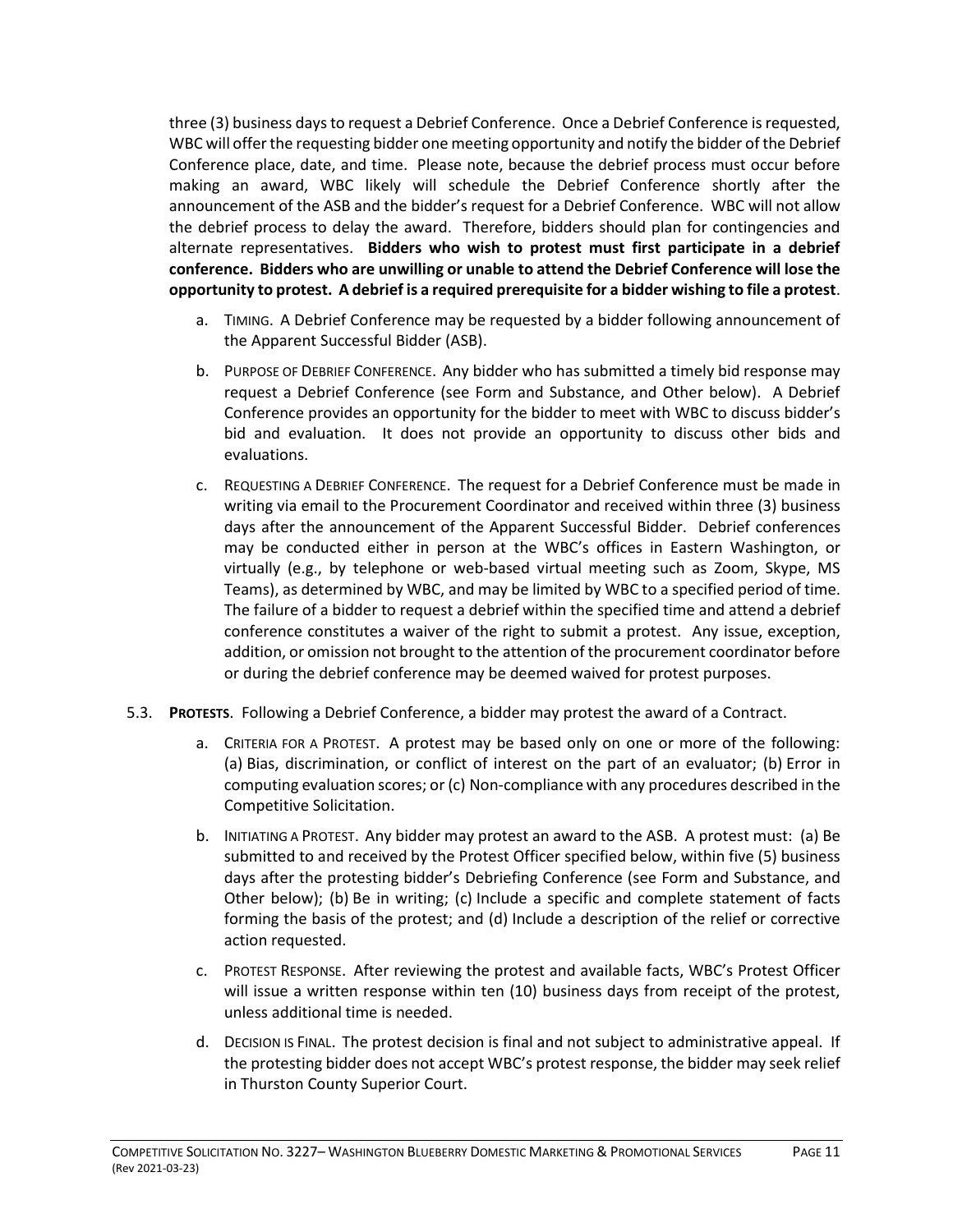- 5.4. **COMMUNICATION DURING COMPLAINTS, DEBRIEFS, AND PROTESTS**. With the exception of protests, all communications about this Competitive Solicitation, including complaints and debriefs, must be addressed to the Procurement Coordinator unless otherwise directed. Protests must be addressed to the Protest Officer.
	- a. FORM, SUBSTANCE, & OTHER. All complaints, requests for debrief, and protests must:
		- i. Be in writing;
		- ii. Be signed by the complaining or protesting bidder or an authorized agent, unless sent by email;
		- iii. Be delivered within the time frame(s) outlined herein;
		- iv. Identify the Competitive solicitation number;
		- v. Conspicuously state "Complaint," "Debrief," or "Protest" in any subject line of any correspondence or email; and
		- vi. Be sent to the address identified below.
	- b. COMPLAINTS & PROTESTS. All complaints and protests must (a) State all facts and arguments on which the complaining or protesting bidder is relying as the basis for its action; and (b) Include any relevant documentation or other supporting evidence.

## 5.5. **HOW TO CONTACT WBC**.

a. TO SUBMIT A COMPLAINT. Send an email message to the Procurement Coordinator listed in this Competitive Solicitation. The email message must include "Complaint" in the subject line of the email message. Alternatively, mail the complaint to the Procurement Coordinator listed in this Competitive Solicitation at the following address:

> Attn: Procurement Coordinator – Complaint Contracts & Procurement Division WBC P.O. Box 41411 Olympia, WA 98504-1411

- b. TO REQUEST A DEBRIEF CONFERENCE. Send an email message to the Procurement Coordinator listed in this Competitive Solicitation. The email message must include "Debrief" in the subject line of the email message.
- c. TO SUBMIT A PROTEST. Send an email message to the Protest Officer at the following email address: [MFinkenbinder@agr.wa.gov](mailto:MFinkenbinder@agr.wa.gov) . The email message must include "Protest" in the subject line of the email message. Alternatively, mail the protest to the Protest Officer at the following address:

Attn: Protest Officer Contracts & Procurement Division **W<sub>BC</sub>** P.O. Box 41411 Olympia, WA 98504-1411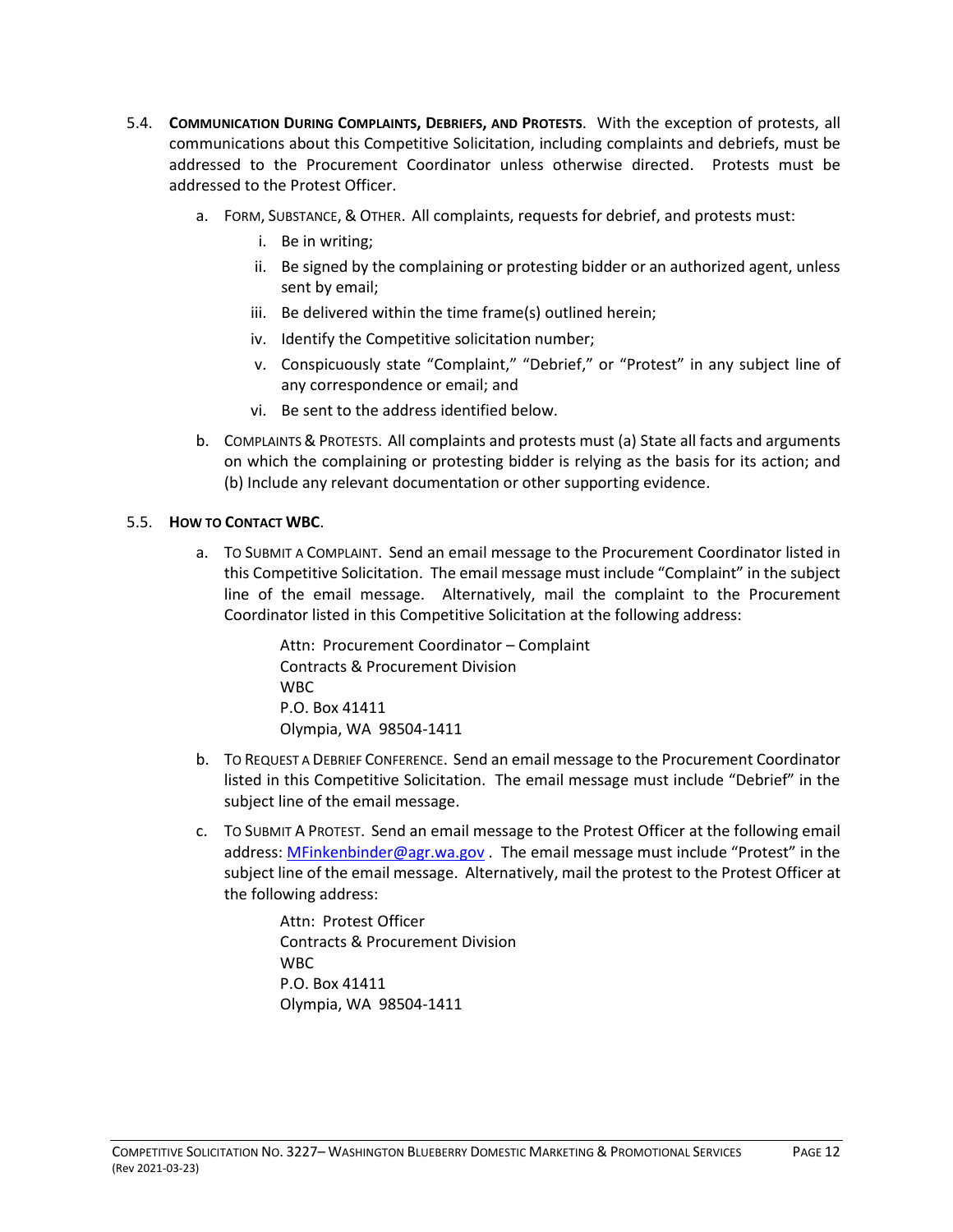<span id="page-12-0"></span>This section provides additional information regarding Washington's Public Records Act and doing business with the State of Washington, including WBC's efforts to enable Washington's small, diverse, and veteran-owned businesses to compete for and participate in state procurements for goods/services.

# 6.1. **WASHINGTON'S PUBLIC RECORDS ACT – PUBLIC RECORDS DISCLOSURE REQUESTS**.

- All documents (written and electronic) submitted to WBC as part of this procurement are public records. Unless statutorily exempt from disclosure, such records are subject to disclosure *if* requested. *See* RCW [42.56,](https://app.leg.wa.gov/RCW/default.aspx?cite=42.56) Public Records Act. WBC strongly discourages bidders from unnecessarily submitting sensitive information (e.g., information that bidder might categorize as 'confidential,' 'proprietary,' 'sensitive,' 'trade secret,' etc.).
	- If, in bidder's judgment, Washington's Public Records Act provides an applicable statutory exemption from disclosure for certain portions of bidder's bid, please mark the precise portion(s) of the relevant page(s) of the bid that bidder believes are statutorily exempt from disclosure and identify the precise statutory basis for exemption from disclosure.
	- In addition, if, in bidder's judgment, certain portions of bidder's bid are not statutorily exempt from disclosure but are sensitive because these particular portions of bidder's bid (NOT including pricing) include highly confidential, proprietary, or trade secret information (or the equivalent) that bidder protects through the regular use of confidentiality or similar agreements and routine enforcements through court enforcement actions, please mark the precise  $portion(s)$  of the relevant page(s) of bidder's bid that include such sensitive information.
- In the event that WBC receives a public records disclosure request pertaining to information that bidder has submitted and marked either as (a) statutorily exempt from disclosure; or (b) sensitive, WBC, prior to disclosure, will do the following:
	- WBC's Public Records Officer will review any records marked by bidder as statutorily exempt from disclosure. In those situations, where the designation comports with the stated statutory exemption from disclosure, WBC will redact or withhold the document(s) as appropriate.
	- For documents marked 'sensitive' or for documents where WBC either determines that no statutory exemption to disclosure applies or is unable to determine whether the stated statutory exemption to disclosure properly applies, WBC will notify bidder, at the address provided in the bid submittal, of the public records disclosure request and identify the date that WBC intends to release the document(s) (including documents marked 'sensitive' or exempt from disclosure) to the requester unless the bidder, at bidder's sole expense, timely obtains a court order enjoining WBC from such disclosure. In the event bidder fails to timely file a motion for a court order enjoining such disclosure, WBC will release the requested document(s) on the date specified. Bidder's failure properly to identify exempted or sensitive information and timely respond after notice of request for public disclosure has been given shall be deemed a waiver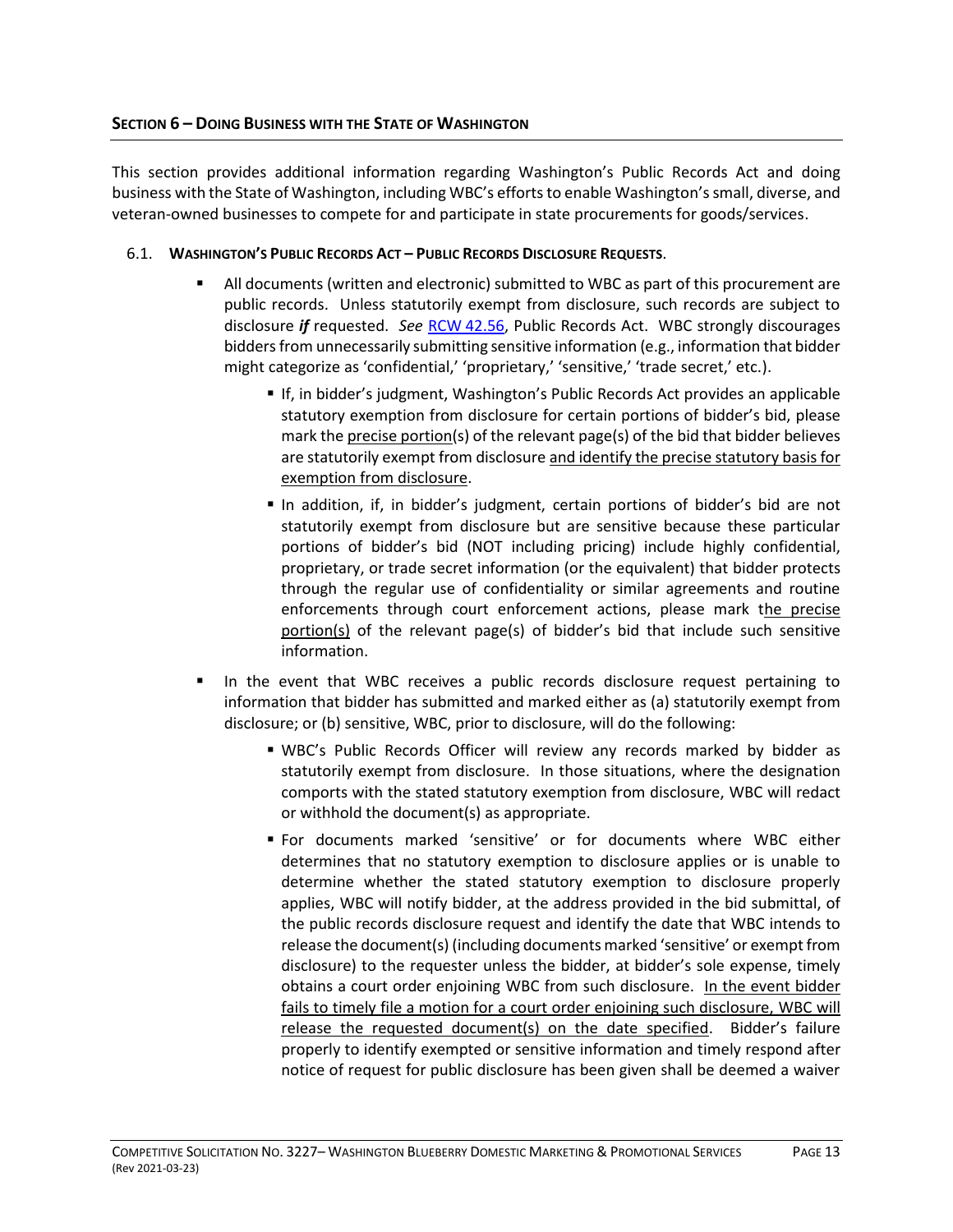by bidder of any claim that such materials are exempt or protected from disclosure.

- 6.2. **SMALL & DIVERSE BUSINESSES**. WBC, in accordance with Washington law, encourages small and diverse businesses to compete for and participate in state procurements as contractors and as subcontractors to awarded bidders. *See, e.g.*, RCW [39.19](https://app.leg.wa.gov/RCW/default.aspx?cite=39.19) (OMWBE certified businesses); RCW [43.60A.200](https://app.leg.wa.gov/RCW/default.aspx?cite=43.60A.200) (WDVA certified veteran-owned businesses); and RCW [39.26.005](https://app.leg.wa.gov/RCW/default.aspx?cite=39.26.005) (Washington small businesses). In support of the state's economic goals and to support a diverse supplier pool, WBC has established the following voluntary numerical goals for WBC's Competitive Solicitations:
	- Ten percent (10%) Minority-Owned Businesses certified by the Washington State Office of Minority and Women's Business Enterprises (OMWBE);
	- Six percent (6%) Women-Owned Businesses certified by the Washington State Office of Minority and Women's Business Enterprises (OMWBE);
	- Five percent (5%) Veteran-Owned Businesses certified by the Washington State Department of Veterans Affairs (WDVA); and
	- Twenty-Five percent (25%) Washington Small Businesses, five percent (5%) of which are microbusinesses or minibusinesses as defined in RCW 39.26.010(16) and (17).

Achievement of these goals is encouraged whether directly or through subcontractors.

- **OMWBE CERTIFICATION. Bidders may contact the Washington State Office of Minority and** [Women's Business Enterprises](http://www.omwbe.wa.gov/) (OMWBE) regarding information on Minority-Owned and Women-Owned certified firms, state and federal certification programs, or to become certified. OMWBE can be reached by telephone, 866-208-1064, or through their website at [OMWBE.](http://www.omwbe.wa.gov/) OMWBE-Certified firms may provide their certification information on *Exhibit A-2 – Bidder's Profile*.
- **EXECT WOVA CERTIFICATION. Bidders may contact the Washington State Department of Veterans'** [Affairs](https://www.dva.wa.gov/veterans-their-families/veteran-owned-businesses/vob-search) (WDVA) for information regarding Certified Veteran-Owned businesses or to become a Certified Veteran-Owned Business. The WDVA can be reached by telephone, (360) 725-2169, or through their website at [WDVA.](http://www.dva.wa.gov/) The qualification requirements to be a Certified Veteran-Owned Business are set forth in *Exhibit A-1 – Bidder's Certification*.
- **WASHINGTON SMALL BUSINESSES. Bidders may contact WBC about small and diverse business** inclusion and qualification as a Washington Small Business. If you qualify as a Washington Small Business, identify yourself as such in WEBS. Call WEBS Customer Service at 360- 902-7400. The qualification requirements to self-certify as a Washington Small Business are set forth in *Exhibit A-1 – Bidder's Certification*.
- 6.3. **WEBS REGISTRATION**. Individuals and firms interested in state contracting opportunities with WBC or any state agency should register for competitive solicitation notices at the Washington Electronic Business Solution (WEBS) [WEBS Registration.](http://www.des.wa.gov/services/ContractingPurchasing/Business/Pages/WEBSRegistration.aspx) *Note*: There is no cost to register on WEBS.